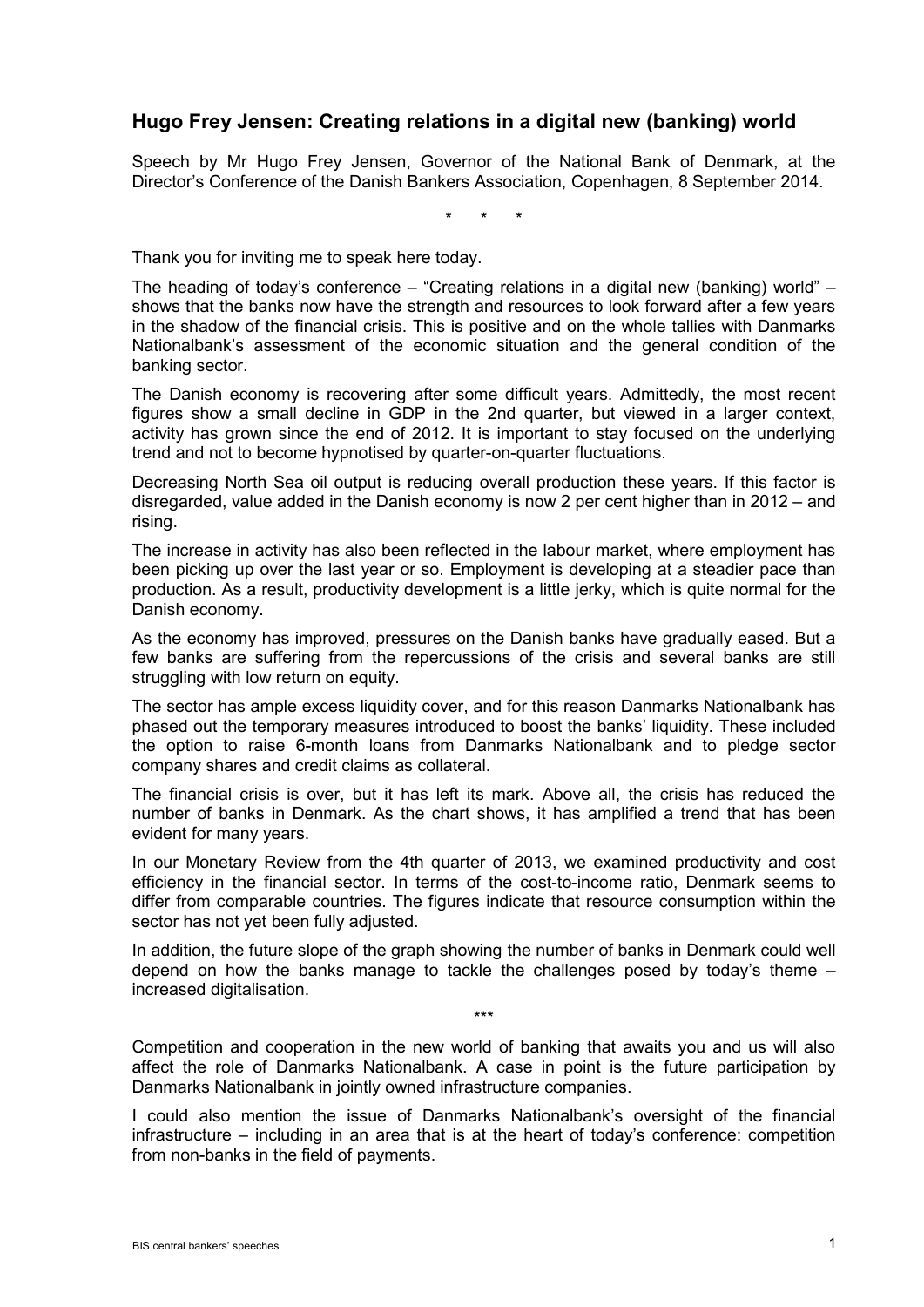In Denmark, we have a long tradition of shared solutions for leveraging economies of scale and network effects. This is reflected in e.g. joint ownership of core companies within the financial sector, often with Danmarks Nationalbank as a co- owner. This means that the users – or customers – have also been owners, and the general operation of the company has been placed in the hands of a board of directors representing the owners – typically people like you and me.

When these companies were set up, this was a natural way of doing things. It ensured that the various stakeholders had a say, which was a precondition for their full support. In addition, the companies were focused primarily on servicing their Danish owners, which meant that business and competition issues were limited in scope.

But over time this form of ownership has come under mounting pressure. The reasons differ from company to company, but frequent explanations include increased competition as a result of international regulation, technological advances, undesirable tying-up of capital and a need to achieve economies of scale. On balance, there can be no doubt that it has become more complex to operate such companies. This has increased the need for strong managerial skills, including the ability to secure the commercial interests of the company.

An early example of a jointly owned company where it was necessary to change the ownership structure many years ago is the Copenhagen Stock Exchange. Some of you have been part of the process right back from Stock Exchange Reform II, when the CSE was converted into a limited liability company, to the merger with OMX and later with NASDAQ.

I will not go into detail, but simply conclude that no-one has questioned the need for a modern, efficient stock exchange, even at a time when the possible existence of a credit crunch has been discussed. Foreign ownership without the participation of all customers and stakeholders has not prevented the Stock Exchange from raising capital – on the contrary.

More recently and amid much media attention, Danish and Norwegian banks and Danmarks Nationalbank have sold their shares in Nets. This has done away with a structure in which banks were both owners and customers of and in some cases also competitors to Nets. It has eliminated a number of rather obvious opposing interests among the company's owners and provided a more suitable framework for operating Nets on commercial terms – which will ultimately benefit the end users of payment services: citizens and firms.

VP Securities is another jointly owned company that has undergone a transition from its establishment as an independent institution in 1980 over its conversion into a limited liability company in 2000 to now operating in a market where the framework conditions are changing radically. The single most important change in this area is the establishment of TARGET2 Securities – T2S – the future trans- European securities settlement platform.

At the same time, the securities sector is being thoroughly harmonised. So these years European central securities depositories are changing from being national monopolies to operating on competitive terms. VP has decided to join T2S and will soon have to make a number of strategic choices as regards its position in a competitive environment.

As I mentioned earlier, Danmarks Nationalbank is or has been a co-owner of several jointly owned companies. Each shareholding has its own history. However, I would like to take this opportunity to emphasise that Danmarks Nationalbank's role is that of an authority, including in relation to oversight of the financial infrastructure. Our role is not to be a co-owner of competitive companies operating on commercial terms. For this reason we have gradually begun to withdraw from such companies.

The first step was taken when we sold our shares in Nets. Since Danmarks Nationalbank had acquired those shares, PBS/Nets had developed into an international enterprise competing with other companies offering advanced payment solutions in multiple countries. It was clearly no longer a company in which a central bank should have a stake. Furthermore, we wanted to be beyond reproach in relation to performance of our oversight tasks, which also comprise Nets.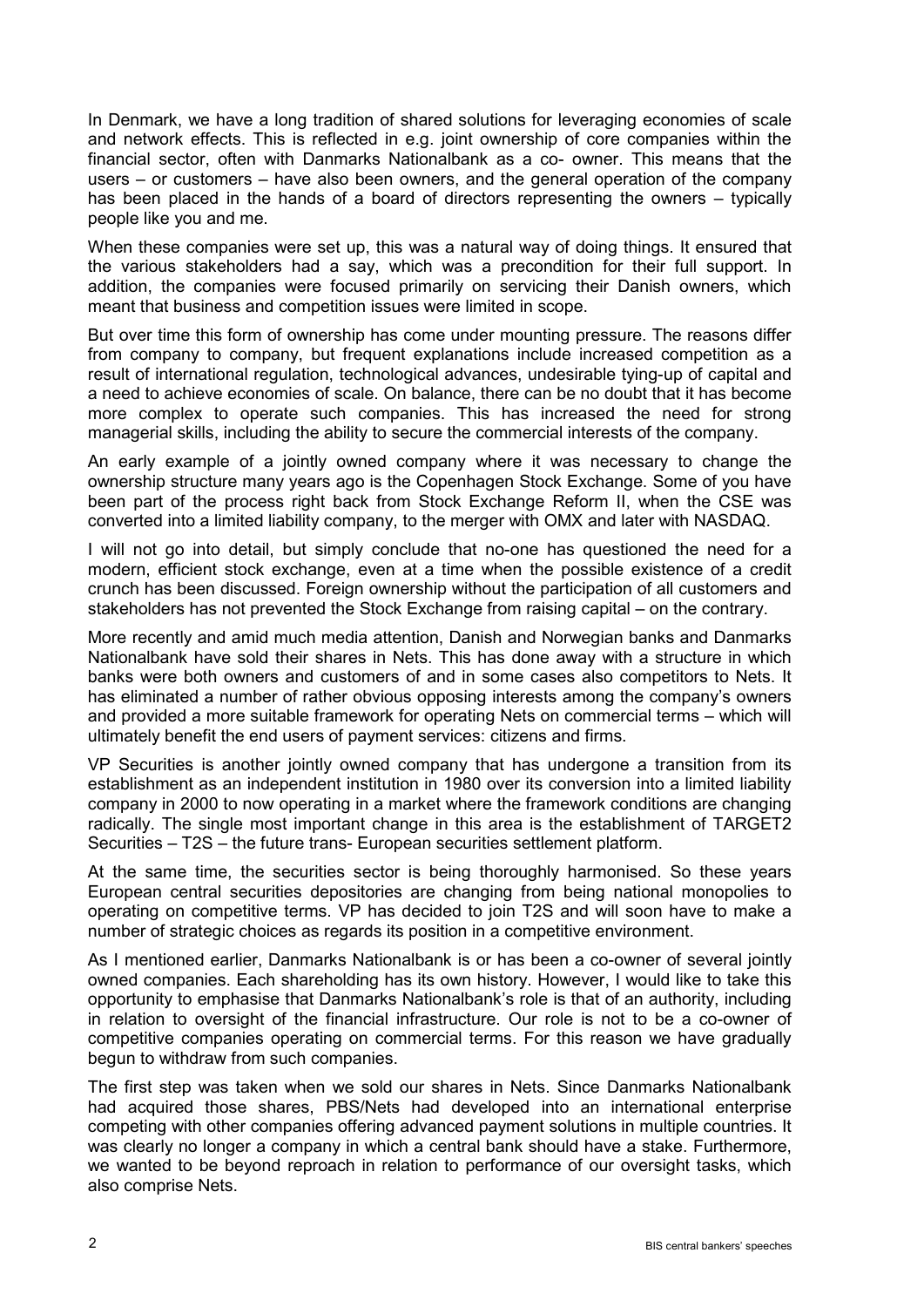Another jointly owned company in which Danmarks Nationalbank should at some point divest its shares is BKS Cash Service. Danmarks Nationalbank and the banks established BKS in order to support a secure supply of cash. We did so in response to several serious robberies which had disclosed a need to raise the level of security in relation to cash handling. At the same time, a number of security standards were laid down, which must be observed by all cash-in-transit companies.

Together we have come a long way in terms of meeting the new standards – and we will get there. When we do that, the main objective of Danmarks Nationalbank's co-ownership of BKS will have been fulfilled. We will still consider security aspects and lay down requirements, but Danmarks Nationalbank will no longer be a natural co-owner of a company like BKS. But as with the other jointly owned companies we will not simply abandon BKS. There is still plenty of work to be done. In due course, Danmarks Nationalbank will retire from the group of owners in an orderly manner.

Now let me turn to the potentially increased role of non- banks in the field of payments in the coming years.

\*\*\*

There is a clear trend. Danmarks Nationalbank's payment instrument – cash – is becoming less and less important. Cash as a share of retail turnover has dived sharply over the years, and this trend is set to continue.

Banks still account for the vast majority of payments, and when it comes to new payment solutions, the banks' products – such as MobilePay and Swipp – get all the attention. But the widespread popularity of these solutions shows that this is a dynamic area which could rapidly undergo significant changes.

A recent report from the Danish Payments Council makes a broad distinction between two categories of non-banks that could become significant players in the field of payments. One is firms receiving payments, who see an advantage in offering customers their own solutions. There can be several reasons why a firm chooses to launch its own payment solution, but in most cases it is a desire to provide optimum customer service, thereby boosting turnover.

The other category comprises a wide range of non-bank providers of payment services. Their payment services vary considerably, but a common feature is that these services do not include deposit accounts. The providers often rely on existing account structures or payment solutions, are not in possession of the customers' funds at any point during the payment process and primarily want to collect data – not to make a profit from the actual payment transactions.

Non-banks offering payment services are currently regulated by the E-Money and Payment Services Directives. These two Directives lay down rules for e-money and payment institutions, respectively. A major objective for both types of institution is to increase competition in this area. Some years after the Directives came into force we can conclude that there are still very few payment and e-money institutions in Denmark – so you are still strongly positioned in the field of payments.

Another – potentially more extensive – legislative initiative is a proposal from the European Commission to allow third- party access to execute payments via bank accounts with the approval of the customers. This proposal was presented last year and has been analysed by the Payments Council. The analysis resulted in a number of recommendations for Danish views, especially in relation to security aspects of giving third parties access to bank accounts.

Precisely the issue of security and hence of user trust may be a decisive factor in determining the success of non-bank solutions. And we should not underestimate the competitive value of trust for the banks. Users typically have strong trust in the banks and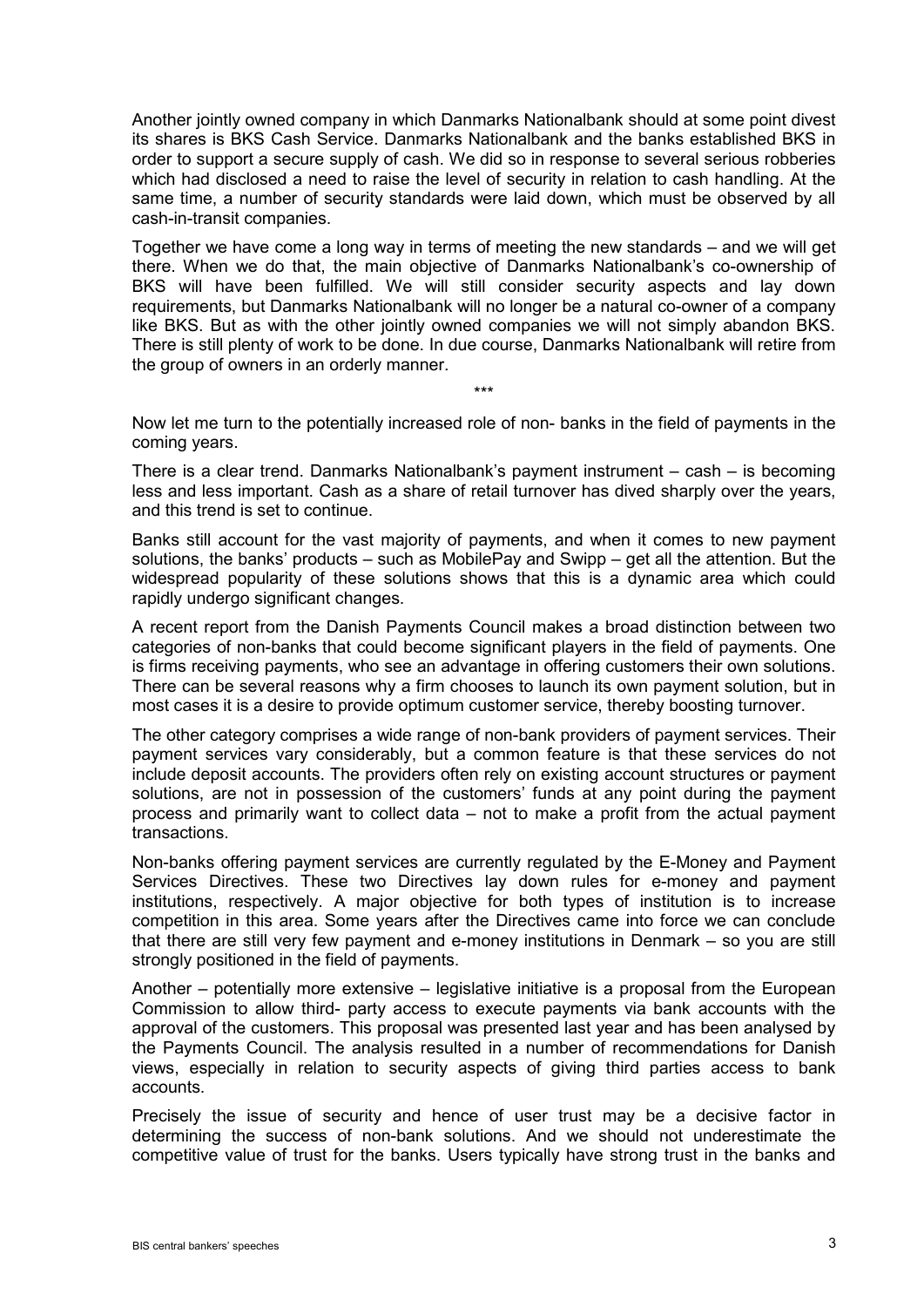their solutions – believing that their funds are secure and protected, that the solutions work and that data will not be misused.

A survey conducted by Danmarks Nationalbank last year, in which 1,300 Danes were asked about their views on various payment methods, etc., confirms this. One question was the extent to which respondents trusted public authorities, banks and others to treat their personal data with discretion. As you can see, the Danes seem to have greater faith in the data security of banks than of other firms.

Other surveys that we and others have performed show that trust – along with price and convenience – actually determines customers' choice of payment solution and provider of payment services. Experience also shows that trust can rapidly evaporate.

One unfortunate experience – funds that are lost, a solution that does not work, or a breach of data security – could undermine it. Trust is one of the banks' major assets and it must be cultivated – also when it comes to payments. This should be a key element of your efforts to provide competitive payment solutions that generate value for firms and consumers.

\*\*\*

Undoubtedly, the higher trust in banks is to some extent due to regulation and oversight of the sector by public authorities. Danmarks Nationalbank's role in relation to oversight of the financial infrastructure is enshrined in the Danmarks Nationalbank Act, which states that its objectives are to "maintain a safe and secure currency system and to facilitate and regulate the traffic in money and the extension of credit". Although the Act dates back to 1936 it is actually future-proof: it does not distinguish between cash payments and electronic payments, and the objective of today's oversight is clearly defined.

The objective of Danmarks Nationalbank oversight is to ensure safe and efficient settlement of payments in Denmark. In terms of audit and supervision, oversight may seem to be somewhat elastic, but that is because yesterday's safe and efficient solutions are not necessarily safe and efficient today. It is important that the infrastructure – the "tracks" – is always prepared for the needs of citizens and firms for convenient, fast and safe payments.

Examples of this are the Intradagclearing and the forthcoming Straksclearing. In my opinion, the banks and Danmarks Nationalbank have shown due diligence by "straightening the tracks" so that the trains can run faster. On top of that, the new, automated liquidity tools provide enhanced security. This supports new payment options, such as Swipp and MobilePay. Without the new systems, I think it would have been increasingly difficult to explain to users why it may take several days to settle payments.

For retailers, the Straksclearing offers settlement finality for credit transfers, unlike e.g. Dankort payments, for which retailers only have a guarantee that they will receive the first 4,000 kr. So the Straksclearing paves the way for digital development in the field of payments.

For the economy it is extremely important that electronic payments can be effected in a safe and efficient manner, and that people have faith in them. Like other central banks, including the ECB, Danmarks Nationalbank intends to strengthen its oversight of payment solutions. Oversight will be targeted at systemically important payment solutions in Denmark, currently the Dankort, Betalingsservice and credit transfers. This will support safe and efficient payments – in shops, online and when transferring funds between accounts. Since Nets and the Danish Bankers Association are responsible for the payment solutions, you will be receiving a letter about the enhanced oversight. As usual, it will be based on good and close cooperation.

Although oversight is resource-intensive for all parties, including Danmarks Nationalbank, I am convinced that Danmarks Nationalbank's oversight of the payments infrastructure boosts one of your key assets when it comes to payments – trust.